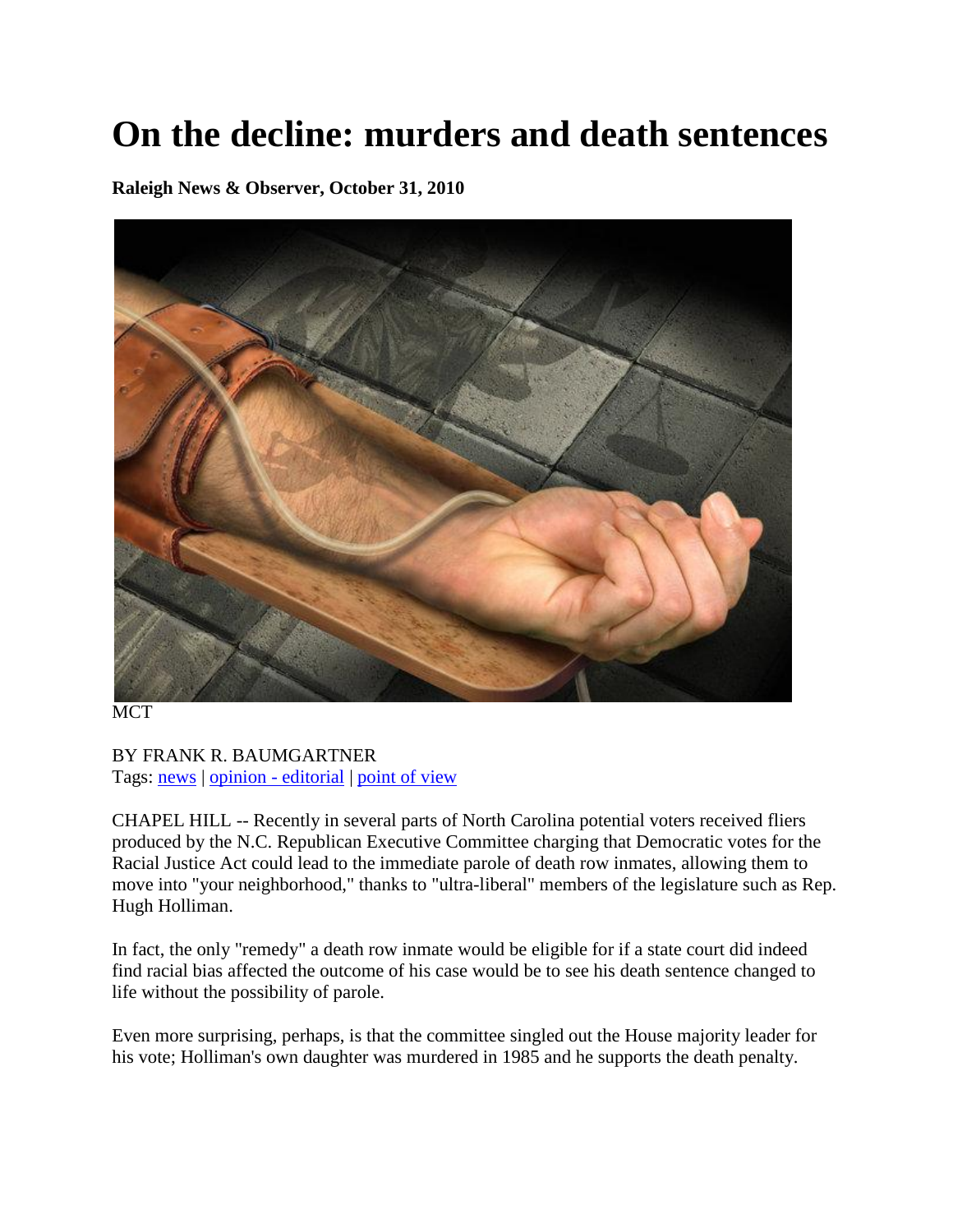Crime is always an emotional subject and in an election period appearing "tough on crime" can seem politically expedient. But certainly we should be careful with the facts as well.

North Carolina has not executed anyone since 2006. Some of the "tough on crime" voices claim that when executions are halted murder rates will increase, but as it turns out, the facts point in the opposite direction.

The state Department of Justice reported in July that murder rate declined by 19.1 percent in 2009 compared to 2008. The number of murders in 2009 was 482, and the rate per 100,000 population 5.5. These are the lowest numbers on record during the modern period of capital punishment.

In fact, the murder rate has been declining steadily since reaching its peak of 11.42 per 100,000 population in 1991. Following national trends, homicides have declined steadily since that time, reaching 8.5 per 100,000 in 1997, 6.8 in 2002 and generally staying in that area until 2008 when they declined sharply to the current figure of 5.5 in 2009.

Let us hope that the latest number is a continuation of a trend, not just a one-year fluke. But there is no mistaking the longer-term trend: Homicides in North Carolina, as in the nation, increased sharply from the early 1980s to the mid-1990s, and have been on a steady downward trend since then.

We now have a homicide rate of less than half what it was at the peak. And the absolute number of homicides is lower now than it was at any time since 1976, despite a dramatic rise in the population. These are developments North Carolinians can be proud of.

One of the responses to the rise in crime rates in the 1980s and 1990s was steadily increasing support for, and use of, the death penalty. Since the late-1990s, however, and accelerating in recent years, the death penalty has been on the retreat. Again, these trends affect our state as well as the nation as a whole.

North Carolina reached its peak in death sentences with 34 inmates condemned in 1995. These numbers declined regularly until they were in the single digits by 2002, and numbered just 4, 3, 1 and 2 from 2006 to 2009. No executions have taken place since 2006.

Are North Carolinians in greater danger because fewer executions and death sentences are taking place? A simple look at the numbers suggests otherwise. From 1995, death sentences and murder rates have declined in virtual lock-step, much to the surprise of those who would suggest that executions are a strong deterrent to violent crime. Data from our state suggest that we have paid no price in terms of violence as we have suspended executions after so many recent controversies relating to innocent men spending years on death row and concerns about the constitutionality of our execution method.

The death penalty is the object of great controversy, and many of us believe in it as an abstract principle. But here in North Carolina we have had a series of chilling lessons about how the death sentence actually works as revelations about innocent men on death row and, most